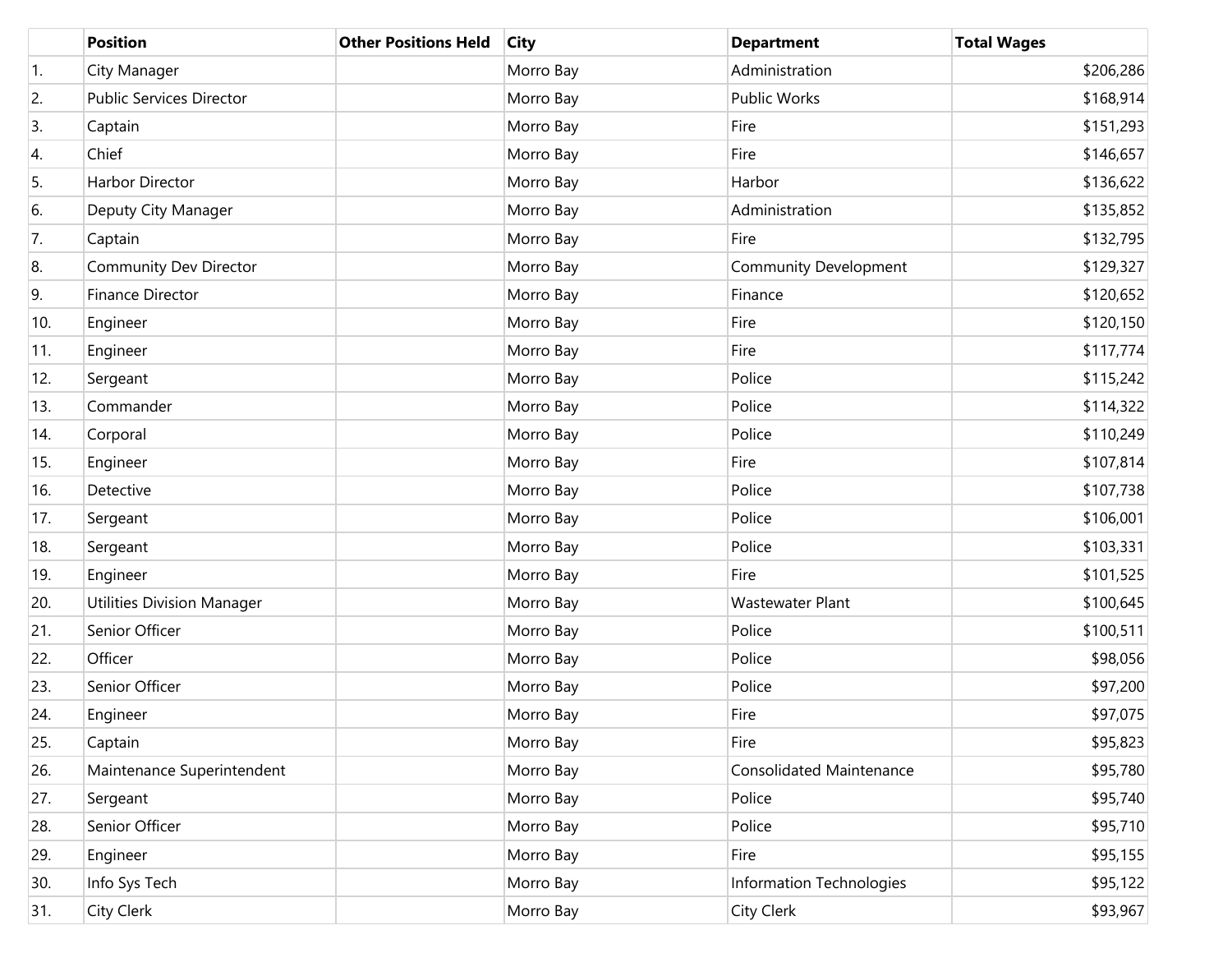| 32. | Officer                             | Morro Bay | Police                          | \$93,833 |
|-----|-------------------------------------|-----------|---------------------------------|----------|
| 33. | Water System Supervisor             | Morro Bay | Water                           | \$90,899 |
| 34. | Firefighter/Paramedic               | Morro Bay | Fire                            | \$89,805 |
| 35. | Engineer                            | Morro Bay | Fire                            | \$88,574 |
| 36. | Officer                             | Morro Bay | Police                          | \$87,038 |
| 37. | Harbor Patrol Officer               | Morro Bay | Harbor                          | \$84,221 |
| 38. | <b>Budget/Accounting Manager</b>    | Morro Bay | Finance                         | \$83,847 |
| 39. | Systems Supervisor                  | Morro Bay | Wastewater Plant                | \$83,821 |
| 40. | Management Analyst                  | Morro Bay | Public Works                    | \$83,529 |
| 41. | <b>Collection System Supervisor</b> | Morro Bay | <b>Sewer Collections</b>        | \$82,186 |
| 42. | Senior Planner                      | Morro Bay | <b>Community Development</b>    | \$81,699 |
| 43. | Officer                             | Morro Bay | Police                          | \$81,571 |
| 44. | <b>Tourism Manager</b>              | Morro Bay | Economic Development            | \$81,553 |
| 45. | Environmental Programs Manager      | Morro Bay | <b>Public Works</b>             | \$80,800 |
| 46. | Harbor Patrol Supervisor            | Morro Bay | Harbor                          | \$80,581 |
| 47. | Chief                               | Morro Bay | Police                          | \$80,432 |
| 48. | Officer                             | Morro Bay | Police                          | \$79,937 |
| 49. | H/R Analyst                         | Morro Bay | Personnel                       | \$79,171 |
| 50. | Water System Operator III           | Morro Bay | Water                           | \$75,754 |
| 51. | Plant Operator II                   | Morro Bay | <b>Wastewater Plant</b>         | \$75,502 |
| 52. | Rec Services Manager                | Morro Bay | Recreation                      | \$73,270 |
| 53. | Harbor Patrol Officer               | Morro Bay | Harbor                          | \$72,873 |
| 54. | Field Superintendent                | Morro Bay | <b>Consolidated Maintenance</b> | \$72,532 |
| 55. | Water System Operator II            | Morro Bay | Water                           | \$71,986 |
| 56. | Water System Operator II            | Morro Bay | Water                           | \$71,757 |
| 57. | Officer                             | Morro Bay | Police                          | \$71,038 |
| 58. | <b>Business Coordinator</b>         | Morro Bay | Harbor                          | \$70,707 |
| 59. | Operator II/Lab Analyst             | Morro Bay | Wastewater Plant                | \$70,523 |
| 60. | Systems Leadworker                  | Morro Bay | Wastewater Plant                | \$69,897 |
| 61. | <b>Rec Supervisor Sports</b>        | Morro Bay | Sports                          | \$69,782 |
| 62. | Harbor Patrol Officer               | Morro Bay | Harbor                          | \$69,727 |
| 63. | Senior Accounting Tech              | Morro Bay | Finance                         | \$67,405 |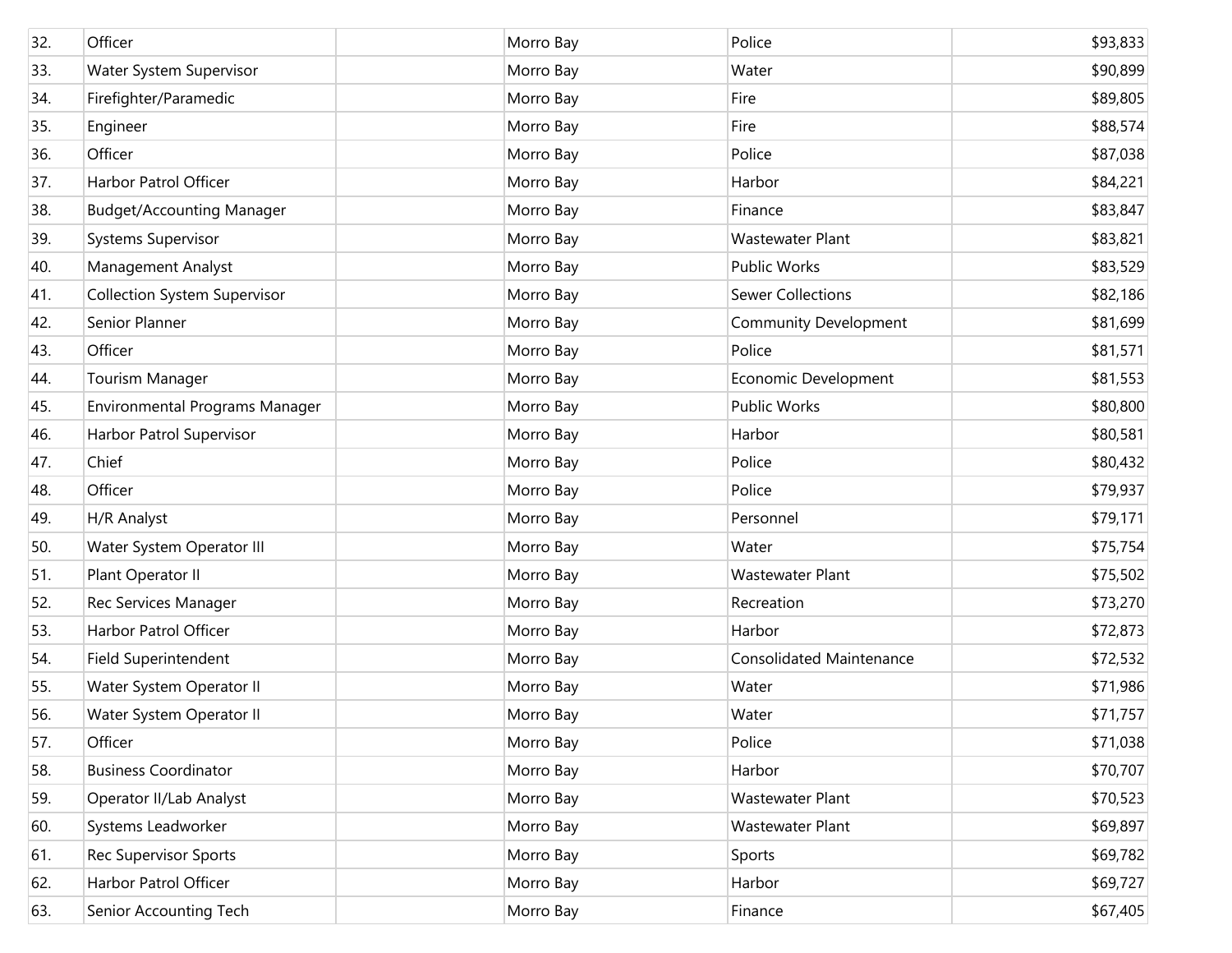| 64. | Maintenance Worker II           | Morro Bay | <b>Consolidated Maintenance</b> | \$66,385 |
|-----|---------------------------------|-----------|---------------------------------|----------|
| 65. | Support Services Manager        | Morro Bay | <b>Support Services</b>         | \$66,366 |
| 66. | <b>Building Inspector</b>       | Morro Bay | <b>Community Development</b>    | \$65,451 |
| 67. | <b>Assistant Civil Engineer</b> | Morro Bay | Public Works                    | \$64,865 |
| 68. | <b>Assistant Planner</b>        | Morro Bay | Community Development           | \$62,207 |
| 69. | Collection System Worker III    | Morro Bay | <b>Sewer Collections</b>        | \$59,799 |
| 70. | Mechanic                        | Morro Bay | Vehicle                         | \$59,732 |
| 71. | Capital Projects Manager        | Morro Bay | Public Works                    | \$58,190 |
| 72. | Legal Assist/Dep City Clerk     | Morro Bay | <b>City Clerk</b>               | \$57,530 |
| 73. | Associate Civil Engineer        | Morro Bay | Public Works                    | \$56,832 |
| 74. | Collection System Worker II     | Morro Bay | <b>Sewer Collections</b>        | \$55,877 |
| 75. | Maintenance Worker III          | Morro Bay | <b>Consolidated Maintenance</b> | \$55,285 |
| 76. | Maintenance Worker II           | Morro Bay | <b>Consolidated Maintenance</b> | \$54,724 |
| 77. | Maintenance Worker II           | Morro Bay | <b>Consolidated Maintenance</b> | \$54,258 |
| 78. | Interim City Manager            | Morro Bay | Administration                  | \$53,844 |
| 79. | Collection System Worker II     | Morro Bay | <b>Sewer Collections</b>        | \$53,412 |
| 80. | Maintenance Worker II           | Morro Bay | <b>Consolidated Maintenance</b> | \$53,088 |
| 81. | Interim Finance Director        | Morro Bay | Finance                         | \$52,755 |
| 82. | System Operator II              | Morro Bay | Wastewater Plant                | \$52,611 |
| 83. | Permit Technician               | Morro Bay | <b>Community Development</b>    | \$52,440 |
| 84. | Account Clerk III               | Morro Bay | Finance                         | \$49,556 |
| 85. | Office Assistant IV             | Morro Bay | <b>Community Development</b>    | \$49,040 |
| 86. | Maintenance Worker II           | Morro Bay | <b>Consolidated Maintenance</b> | \$48,603 |
| 87. | Account Clerk III               | Morro Bay | Finance                         | \$48,512 |
| 88. | <b>Support Services Tech</b>    | Morro Bay | <b>Support Services</b>         | \$47,626 |
| 89. | Limited Term Firefighter        | Morro Bay | Fire                            | \$45,115 |
| 90. | Fire Marshal                    | Morro Bay | Fire                            | \$44,598 |
| 91. | Administrative Technician       | Morro Bay | Harbor                          | \$44,446 |
| 92. | System Operator I               | Morro Bay | Wastewater Plant                | \$43,964 |
| 93. | Operator In Training            | Morro Bay | Wastewater Plant                | \$43,266 |
| 94. | Office Assistant IV             | Morro Bay | Recreation                      | \$42,789 |
| 95. | Office Assistant IV             | Morro Bay | Public Works                    | \$42,529 |